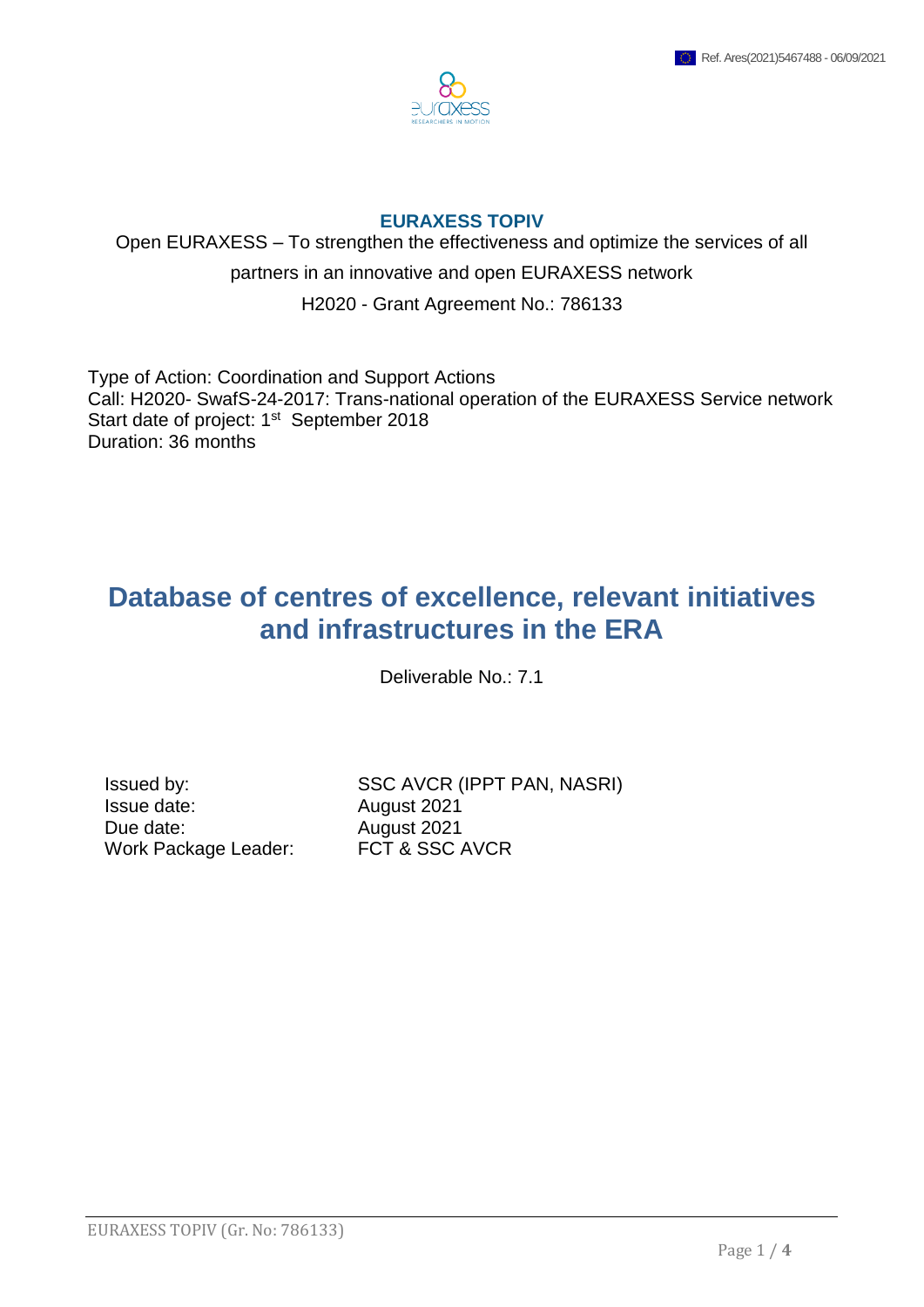

| <b>Document History</b><br>(Revisions - Amendments) |                                                           |
|-----------------------------------------------------|-----------------------------------------------------------|
| Version and<br>date                                 | Changes                                                   |
| August 2021                                         | Version 1                                                 |
| August 2021                                         | Version 1.1 (incorporating comments from project partner) |
|                                                     |                                                           |
|                                                     |                                                           |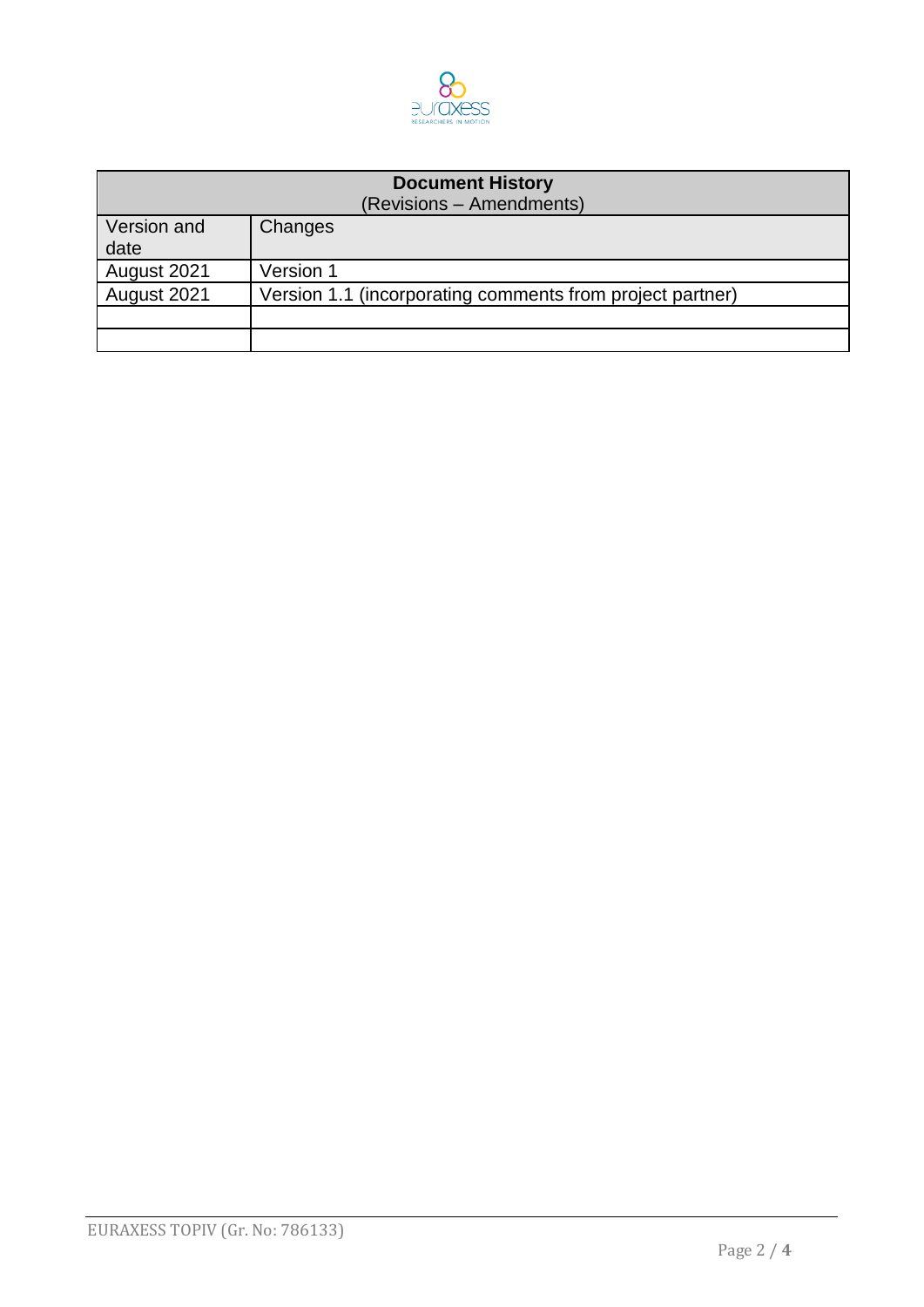

EURAXESS network offers an extensive variety of collaboration opportunities. However, its full potential is still to be explored. For this reason, WP7 focuses on strengthening the internal collaboration accomplished by promoting the EURAXESS portal and EURAXESS services close to centres of excellence as well as groups of researchers in diaspora, enriching and optimizing EURAXESS portal content and not the last, contributing to a better alignment of communication between EURAXESS Centres and EURAXESS Worldwide regional representatives.

The aim of the task, according to the project, was to set up an online database of centres of excellence, relevant initiatives and infrastructures, all over the ERA in order to attract third country researchers and European researchers staying abroad back to Europe thus limiting the outflow of highly qualified researchers (brain drain). In the EURAXESS portal, institutions provide information on their profile and programmes, however, researchers outside Europe need to know which institutions better suit their perspectives and for that they need to know in what domains the institutions are more relevant. The implemented online database (D7.1) enables the researchers to have a clear overview of the expertise of each centre as well as of the working environment in Europe.

The database will support the WorldWide mission to introduce Europe as the best research destination and make their work easier. Europe has a great potential for highly qualified researchers and scientists and creation of the database contributes to the promotion of Europe and European Research Area. Also, this improvement will contribute to the promotion of Europe and the European Research Area as an attractive research destination for institutions and individual researchers.

Definition of the European centres of Excellence:

are large research centres which link theoretical and applied research;

- brings together high-level experts with a clear focus on a particular area of research and create links between the various disciplines and resources ;

therefore are able to work on world-class technological developments;

often also work in collaboration with foreign research/academic institutions to form links in other countries;

due to its broad usage a centre of excellence in one context may have completely different characteristics from another;

the term may also refer to a network of institutions collaborating with each other to pursue excellence in a particular area.

Online database:

<https://euraxess.ec.europa.eu/worldwide/centers-excellence>